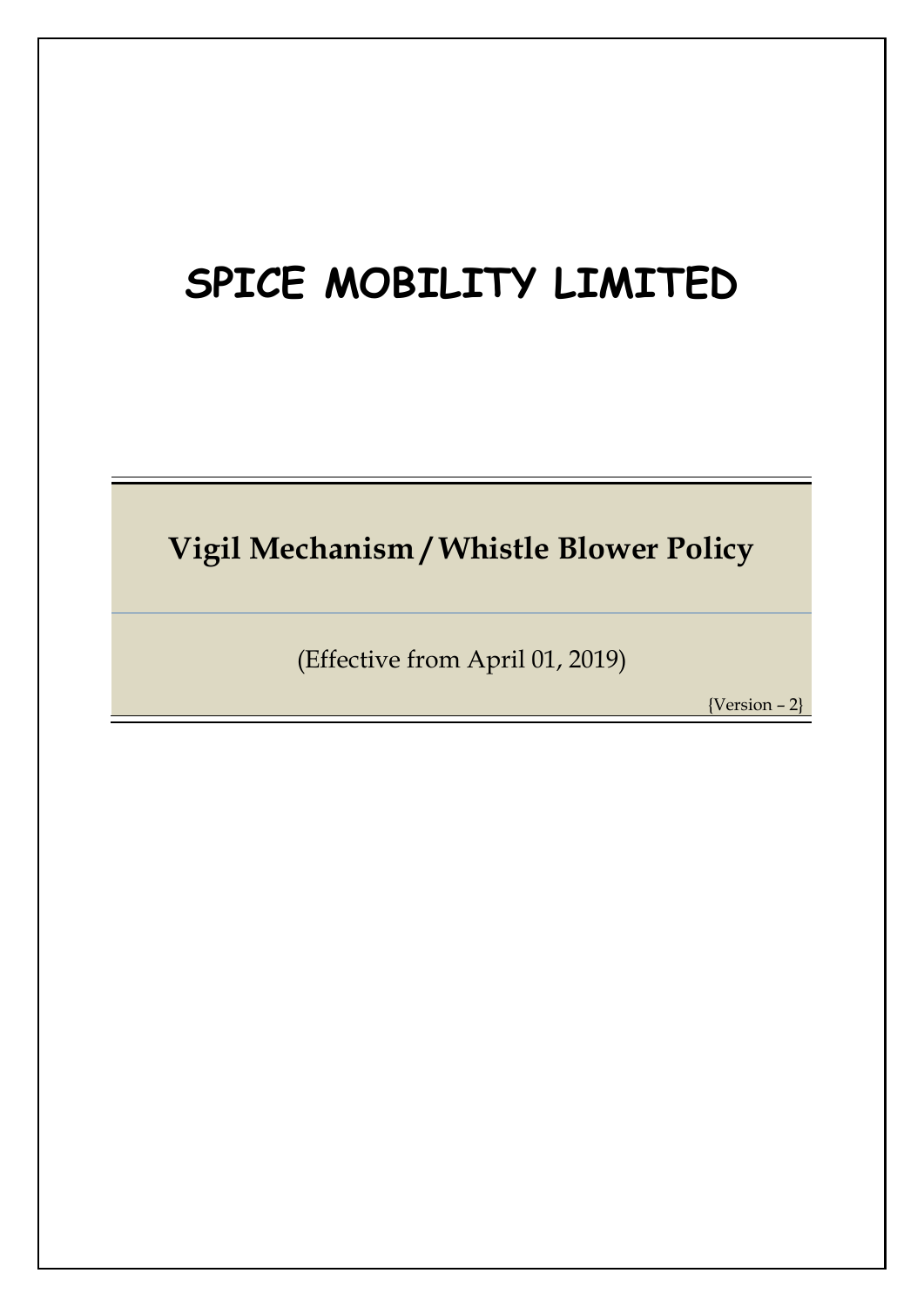# **TABLE OF CONTENTS**

| 1. Introduction and Objective           | $\overline{2}$ |
|-----------------------------------------|----------------|
| 2. Applicability                        | $\overline{2}$ |
| 3. The Guiding Principles               | 3              |
| 4. Effective Date                       | 3              |
| 5. Definitions / Interpretation clause  | 3              |
| 6. Whistle Blower - Role and Protection | 5              |
| 7. Disqualifications                    | 6              |
| 8. Whistle blowing Process              | 6              |
| 9. Disciplinary Measures                | 8              |
| 10. Prevention of Misuse of Policy      | 9              |
| 11. Amendment                           | 9              |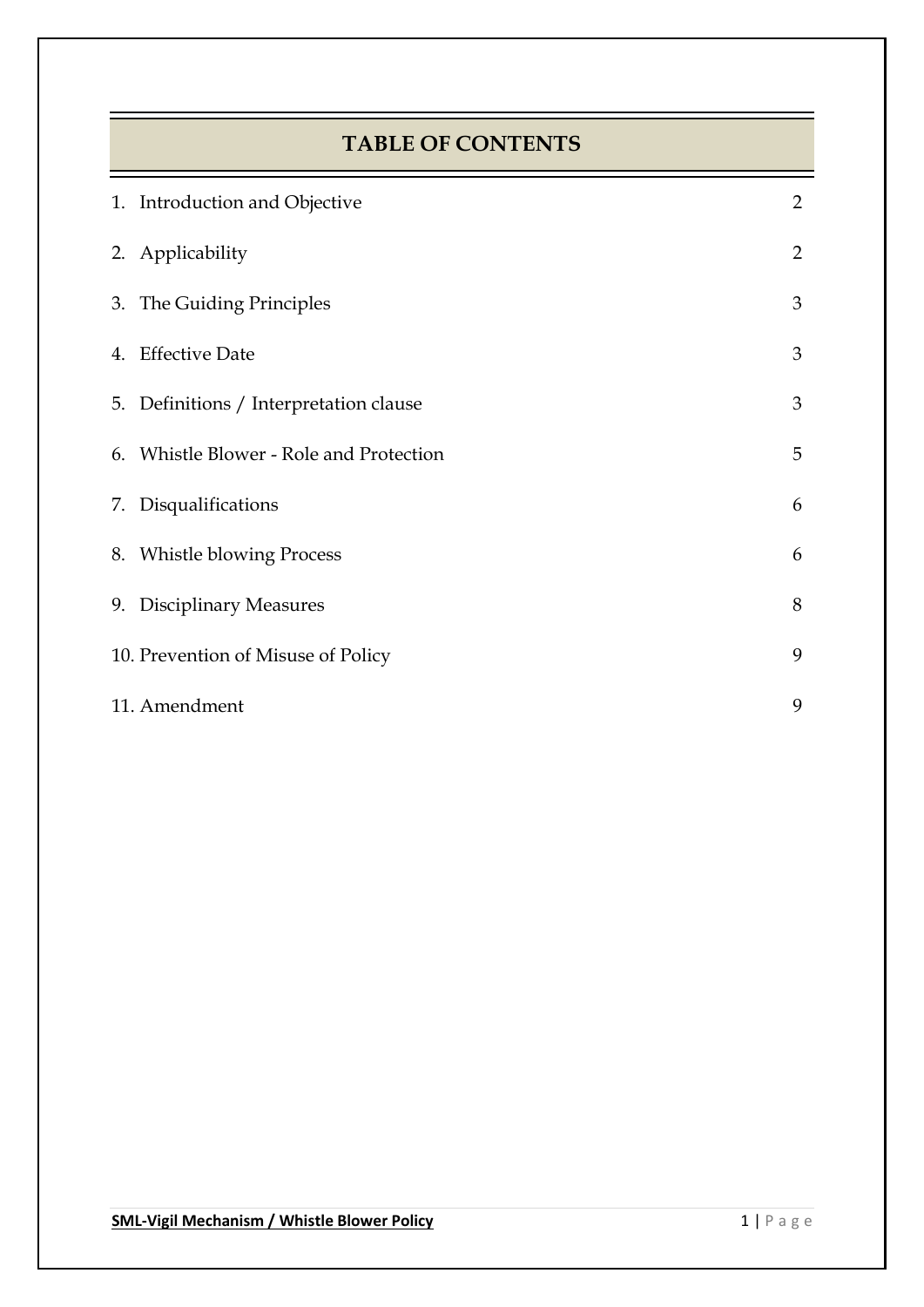# **VIGIL MECHANISM / WHISTLE BLOWER POLICY**

#### **1. Introduction and Objective**

The Company is committed to adhere to the highest standards of ethical, moral and legal conduct of business operations. An important aspect of accountability and transparency is a mechanism to enable all individuals to voice Concerns internally in a responsible and effective manner when they discover information which they believe shows serious malpractice(s).

Section 177 of the Companies Act, 2013 and Rules made thereunder, Regulation 22 of the SEBI (Listing Obligations and Disclosure Requirements), 2015 and Regulation 9A(6) of the SEBI (Prohibition of Insider Trading) Regulations, 2015, provide to establish a mechanism called "Vigil Mechanism / Whistle Blower Policy" for Directors and Employees to report Genuine Concern to the management. As required under the Listing Regulations, the Company has in existence a Code of conduct for its Directors and Senior Management personnel.

This Vigil Mechanism ("the Policy") is being established formally with a view to provide a tool to Directors, Employees and other Stakeholders of the Company to report to the management Genuine Concerns including unethical behaviour, actual or suspected fraud or violation of the Code or the Policy or leak or suspected leak of Unpublished Price Sensitive Information (UPSI).

This Policy outlines the procedures for reporting, handling, investigating and deciding on the course of action to be taken in case inappropriate conduct is noticed or suspected. This Policy furthermore expects all Directors and Employees to report any Genuine Concern as defined hereafter and aims not only at protecting the identity of the "Whistle Blower" but also offering protection from victimization and harassment.

It should be emphasised that this Policy is intended to assist individuals who believe they have discovered malpractice or impropriety. It is not designed to question financial or business decisions taken by the Company.

#### **2. Applicability**

This Policy covers all the Directors and Employees of the Company.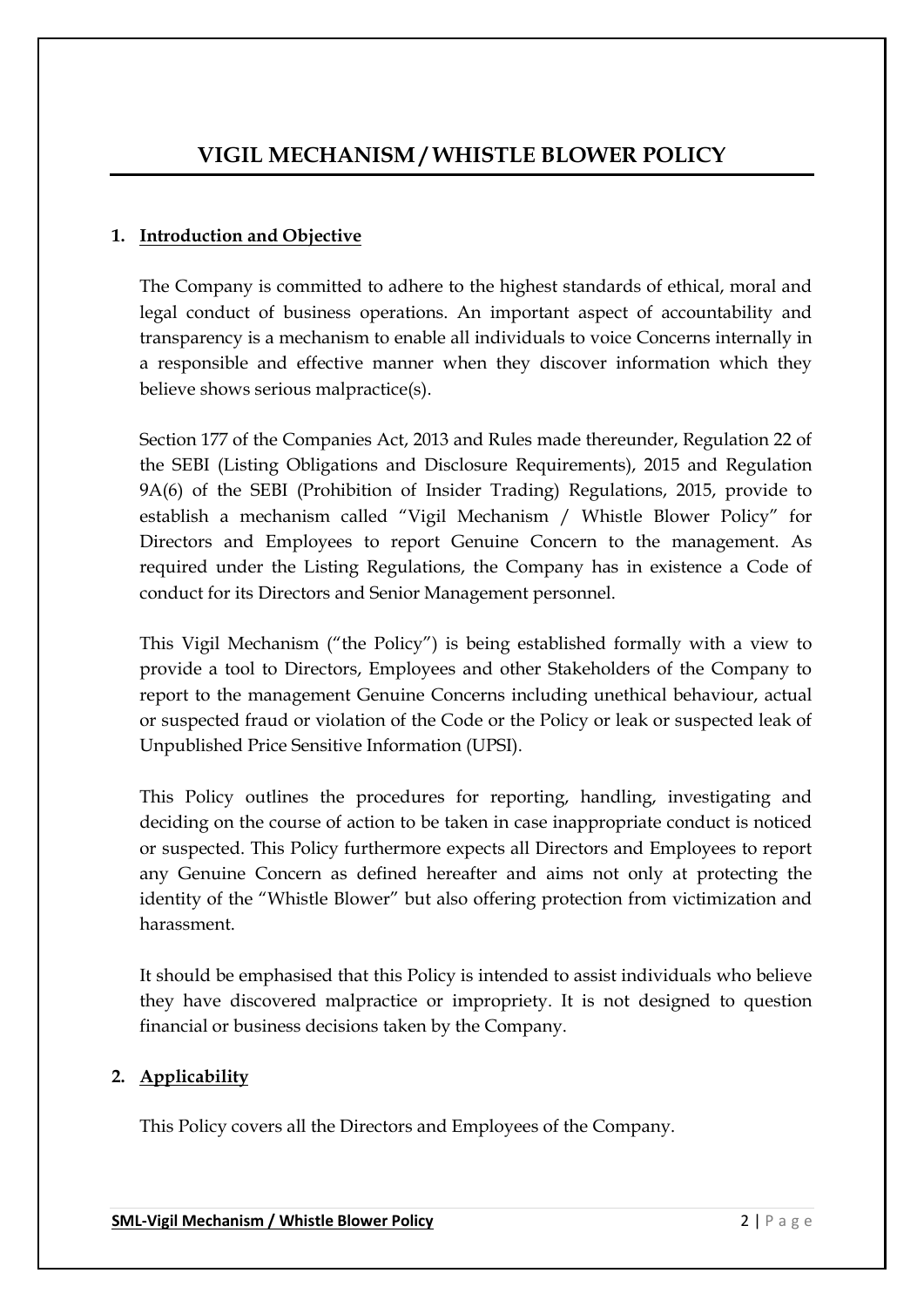# **3. The Guiding Principles**

To ensure that this Policy is adhered to and to assure that the Concerns will be acted upon seriously, the Company will ensure that:

- a. the Whistle Blower is not victimized and adequate safeguards against victimization of the Whistleblower are provided;
- b. complete confidentiality of the Whistle Blower is maintained;
- c. evidence related to Genuine Concern so raised, will not be concealed and appropriate action including disciplinary action will be taken in case of attempts to conceal or destroy evidence;
- d. the principles of natural justice are being observed.

# **4. Effective Date**

This revised Policy shall be effective from 1st April, 2019.

# **5. Definitions / Interpretation clause:**

- a) **Audit Committee:** means a committee constituted by the Board of Directors of the Company, from time to time, pursuant to Section 177 of the Companies Act, 2013 read with Rules made thereunder and /or the SEBI (Listing Obligations and Disclosure Requirements), 2015.
- b) **Code:** means Code of Conduct for Directors and Senior Management Personnel of the Company as prepared under the SEBI (Listing Obligations and Disclosure Requirements), 2015 and is available on the website of the Company.
- c) **Company:** means Spice Mobility Limited, incorporated under the provisions of the Companies Act, 1956.
- d) **Competent Authority:** means the members/ chairman of the Audit Committee and will include any person(s) to whom the Audit committee may delegate any of its powers to investigate into the complaints under this Policy from time to time.
- e) **Disciplinary Action:** means any action that can be taken on the completion of or during the investigation proceedings including but not limiting to a warning, imposition of fine, suspension from official duties or any other action that may be deemed necessary, considering the gravity of the matter.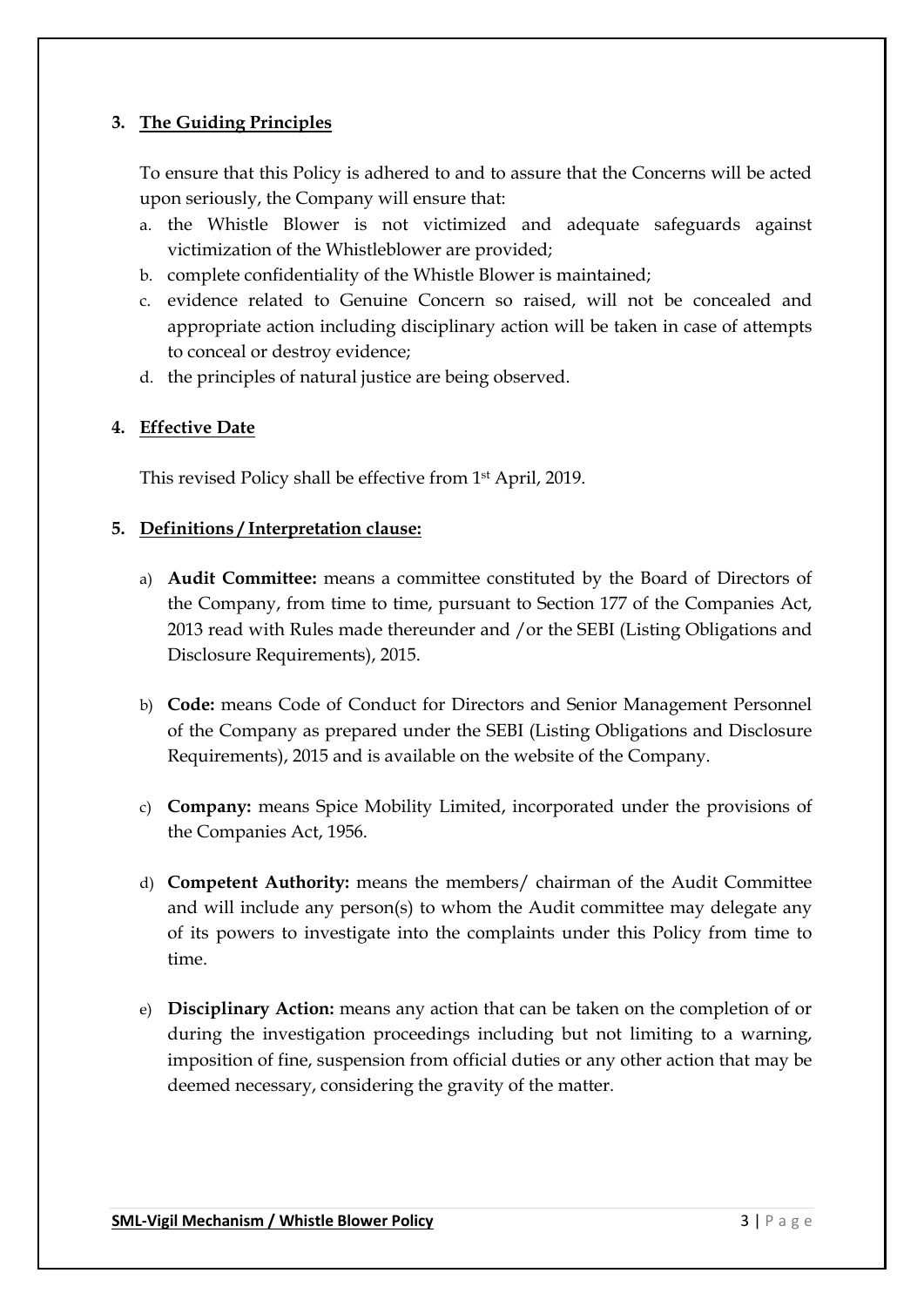- f) **Employee:** means any Employee of the Company, whether permanent or contractual, (whether working in India or abroad).
- g) **Good Faith:** A Director or Employee shall be deemed to be communicating in Good Faith, if there is a reasonable basis for communication of unethical and improper activities or any other wrongful conduct in the Company.

Good Faith shall be deemed lacking when the Director or Employee does not have personal knowledge of a factual basis for the communication or where the Director or Employee knew or reasonably should have known that the communication about the unethical and improper activities or alleged wrongful conduct is malicious, false or frivolous.

- h) **Genuine Concern/ Concern:** A Genuine Concern includes any disclosure of the information which in the reasonable belief of a Director or Employee making the disclosure, tends to show one or more of the following:
	- a. that a criminal offence has been committed, is being committed or is likely to be committed;
	- b. that a person has failed, is failing or is likely to fail to comply with any legal obligation to which he is subject;
	- c. that a miscarriage of justice has occurred, is occurring or is likely to occur;
	- d. that the health or safety of any individual has been, is being or is likely to be endangered;
	- e. misappropriation of cash/Company assets/ property;
	- f. questionable accounting, fraud or auditing practices;
	- g. abuse of power or authority for any unauthorized or ulterior purpose;
	- h. rebating of commission/benefit or conflict of interest;
	- i. business practices those are inconsistent with Company's Code, Legal compliances, and / or core values;
	- j. falsification, alteration or substitution of Company records;
	- k. authorizing, directing or participating in serious breaches of Company Policy;
	- l. leak or suspected leak of Unpublished Price Sensitive Information.

For the above purposes, it is immaterial whether the relevant failure occurred, occurs or would occur in India or elsewhere.

A disclosure of information is not a Genuine Concern if the person making the disclosure commits an offence by making it.

The above list is not definitive but is intended to give an indication of the kind of conduct which might be considered Genuine Concern. The Audit Committee is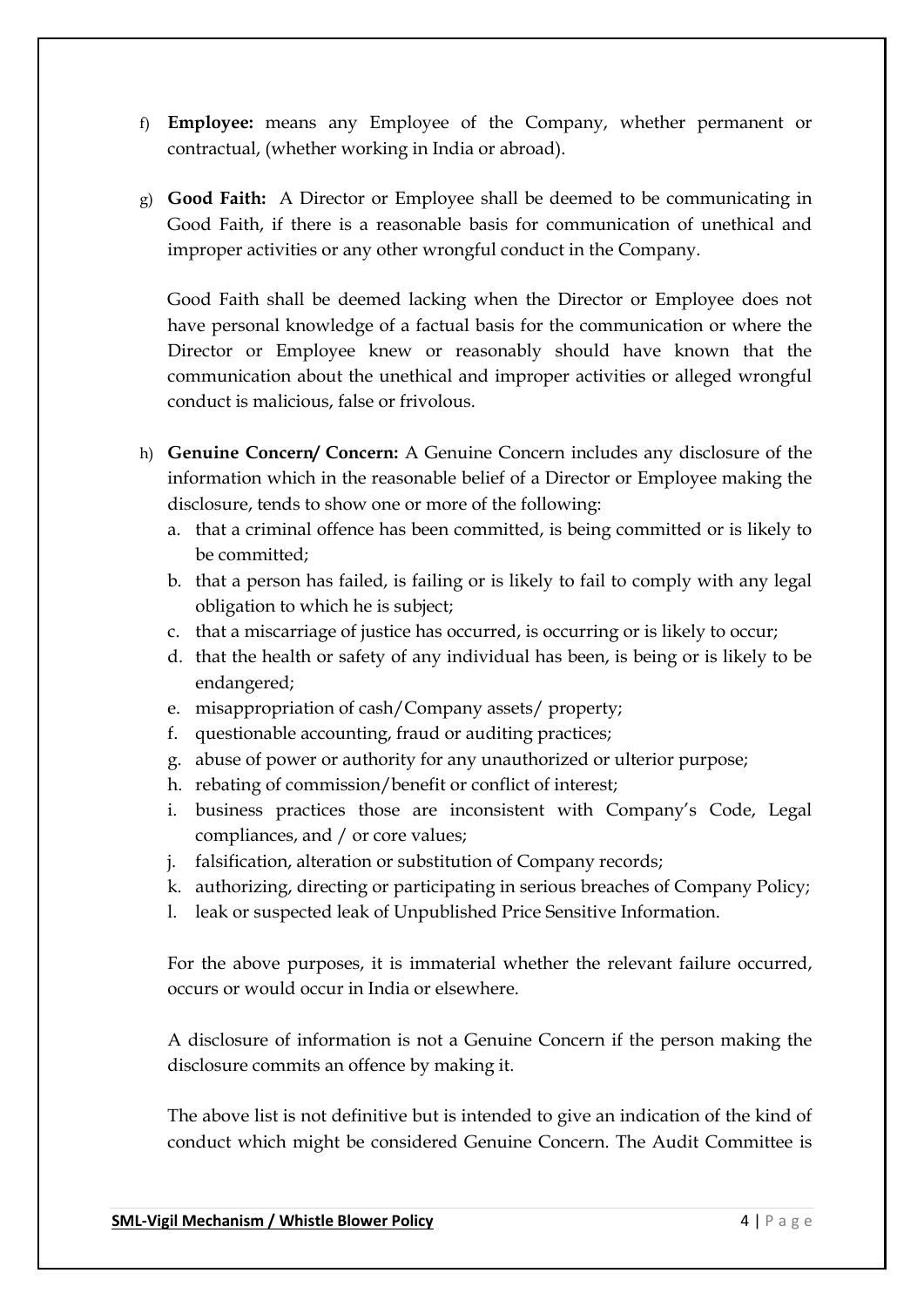the final deciding authority on whether or not a conduct/behaviour will be regarded as Genuine Concern.

**Exclusion:** Any complaint or submission made under the Sexual Harassment of Women at Workplace (Prevention, Prohibition and Redressal) Act, 2013 read with the Rules made thereunder, will be out of scope of this Policy and all such matters should be directed for submission to the concerned Internal Complaints Committee of the Company formed for that purpose.

#### i) **Stakeholders:** means

- Employees of the Company;
- Employees of other agencies deployed for the Company's activities, whether working from any of the Company's offices or any other location;
- Contractors, vendors, suppliers or agencies (or any of their employees) providing any material or service to the Company; and
- Customers and business partners of the Company.
- j) **Unpublished Price Sensitive Information (UPSI):** means any information, relating to the Company or its securities, directly or indirectly, that is not generally available which upon becoming generally available, is likely to materially affect the price of the securities of the Company and shall be as defined under the SEBI (Prohibition of Insider Trading) Regulations, 2015.
- k) **Whistle Blower:** means a Director or Employee or any other Stakeholder who discloses in Good Faith any Genuine Concern under this Policy.
- l) **Whistleblowing:** Whistleblowing is the confidential disclosure by an individual of any Genuine Concern encountered at the Workplace.
- m) **Workplace:** The workplace includes:
	- a. All offices or other premises where the Company's business or services supporting to the business are conducted; or.
	- b. All Company related activities performed at any other site away from the Company's premises.

#### **6. Whistle Blower - Role and Protection**

a. The Whistle Blower should bring to the attention of the Audit Committee through the Company Secretary at the earliest any unethical and improper activities or any other wrongful conduct in the Company. Although they are not required to provide proof, they must have sufficient cause for Concern;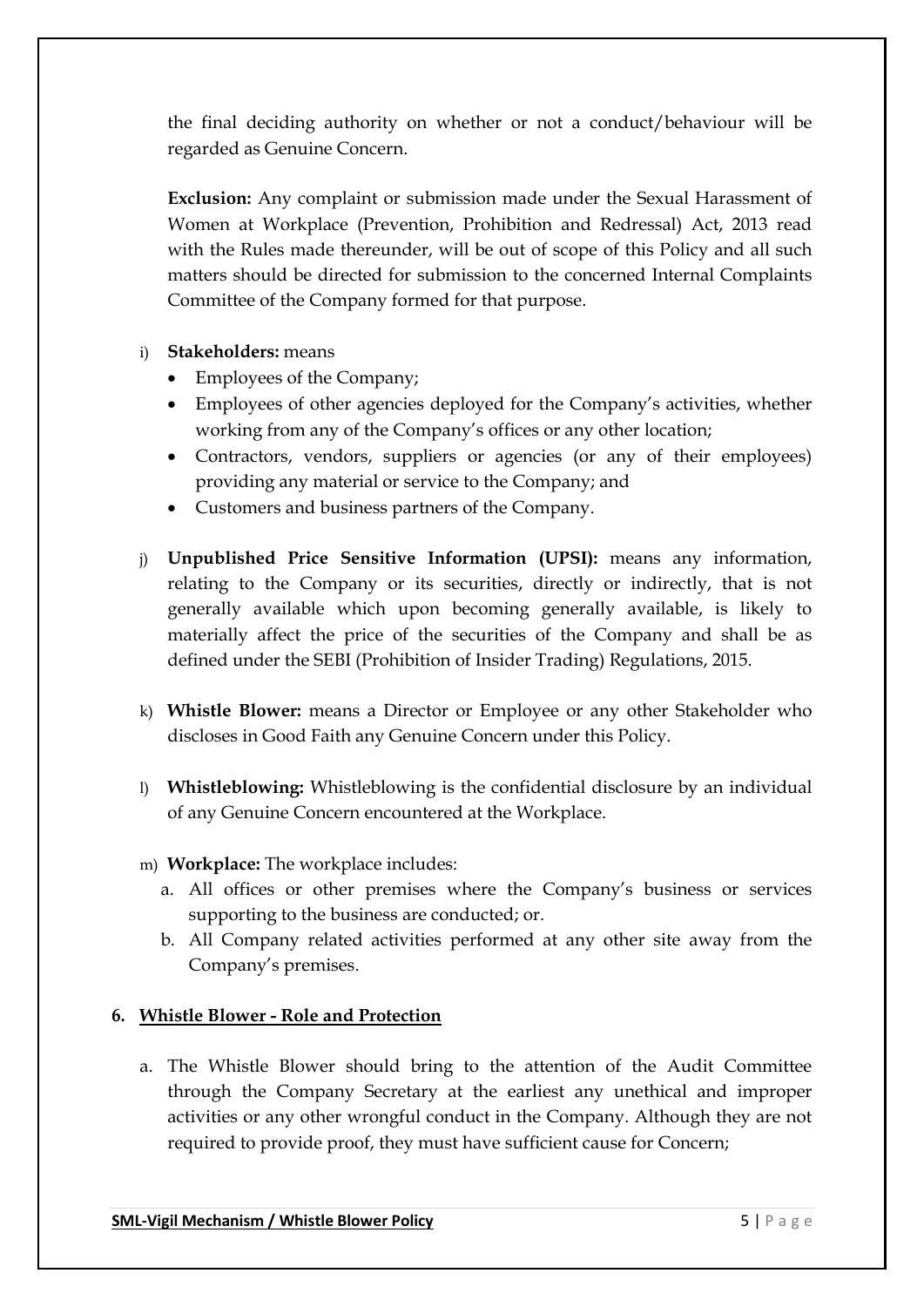- b. The Whistle Blower shall co-operate with Competent Authority, maintaining full confidentiality;
- c. The Whistle Blower may also be associated with the investigations, if the case so warrants;
- d. The Whistle Blower is not required or expected to conduct any investigations on his own;
- e. The Genuine Concern raised will be appropriately dealt with by the Audit Committee;
- f. The Whistle Blower shall have a right to be informed of the disposition of his disclosure except for overriding legal or other reasons.
- g. The identity of the Whistle Blower shall be kept confidential to the extent possible and permitted under the law.
- h. Genuine Whistle Blowers will be accorded protection from any kind of harassment/unfair treatments/victimization.
- i. Any other Director or Employee assisting in the said investigation shall also be protected to the same extent as the Whistle Blower.

# **7. Disqualifications**

Cases reported under this Policy would be disqualified under the following circumstances:

- a. If it is found that a complaint has been made solely and/or maliciously, purely as an act of retribution against another Director or Employee. In such a case, the false Whistle Blower is liable for disciplinary action and punishment for malafide complaint made under this Policy. The decision-making authority for this lies with the Audit Committee;
- b. Complaints associated with unsatisfactory probation reports and performance evaluations, shall be referred to the Human Resources Department and redress sought through other mechanisms established within the system. However, where in the view of the Whistle Blower, factors such as probation reports, performance evaluations or work assignments and opportunities are being used by management in a retaliatory manner, the Policy shall apply;
- c. Complaints made anonymously. However, such anonymous complaints may be investigated at the sole discretion of Audit Committee;
- d. The Audit Committee has the discretion to disqualify any complaint from being investigated under this Policy, by recording such decisions specifically in writing.

# **8. Whistlblowing Process**

a. Any Director or Employee who has any Genuine Concern/ grievance or who observes other Employee, regardless of position and seniority, committing any of the unacceptable acts, without any fear of retribution, can report the matter in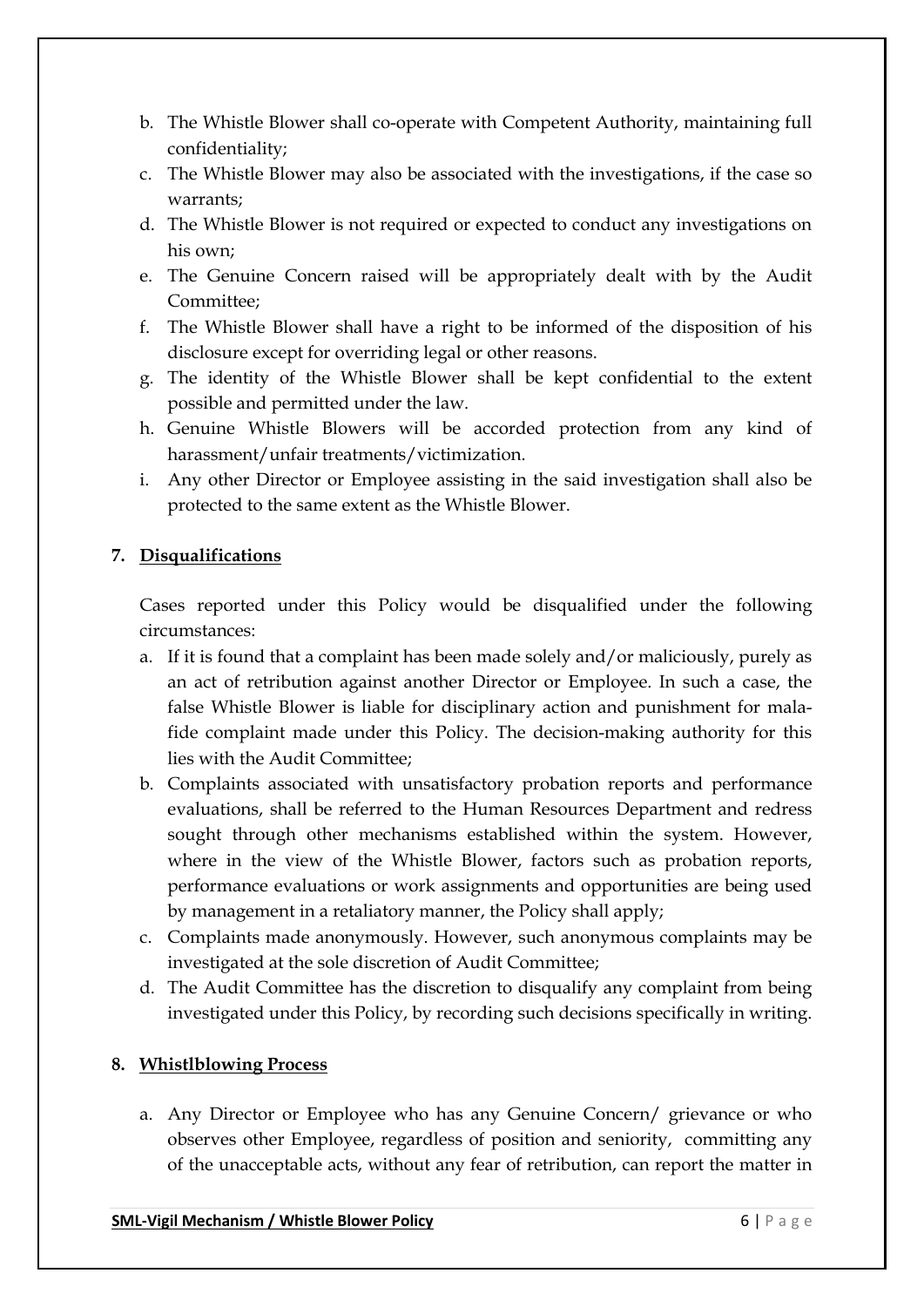writing either in English or Hindi to the Audit Committee either directly or through the Company Secretary in any of the following manner:

- By Email at [whistleblower@digispice.com](mailto:whistleblower@digispice.com) (replaced from [whistleblower@spicemobility.in](mailto:whistleblower@spicemobility.in) w.e.f. 4th November, 2020).
- Through Post to the Audit Committee/Company Secretary at the Corporate Office of the Company at Spice Mobility Limited, S Global Knowledge Park, 19A &19B, Sector - 125, Noida -201301
- $\triangleright$  Any other suitable mode.

Alternatively, disclosure can also be made verbally to any member of the Audit Committee, but in that case the same should be documented under the signatures / thumb impression of the person making such disclosure.

The Whistle Blower may directly approach the Chairperson of the Audit Committee in grave cases and issues of exceptional nature by sending a communication in the name of Chairman, Audit Committee at the Registered office of the Company.

Such Disclosure/Communication should be submitted under a covering letter signed by the Whistle Blower in a closed and secured envelop and should be super scribed as **"Disclosure under the Whistle Blower Policy"** or if sent through email, with the subject as "Disclosure under the Whistle Blower Policy".

- b. It is desirable that the individual blowing the whistle gives background and history of the Concern, the reason and grounds for raising the Concern, the identity of the individuals who may be involved and documentary evidence, wherever available. The earlier the Concern is raised, the better.
- c. Once the alarm is raised, it would be moderated by the Audit Committee for appropriate resolution.

In case the Concern raised is against any of the members of the Audit Committee or any member of the Audit Committee has any conflict of interest in the Concern raised, such member of Audit Committee shall not participate in the enquiry process and the remaining member(s) of the Audit Committee shall deal with the matter among themselves in such a way as they may consider appropriate.

d. The Audit Committee may either by itself or by nominating an enquiry team/ officer, based on the nature and criticality of the matter, investigate the Concern raised in order to ascertain the genuineness.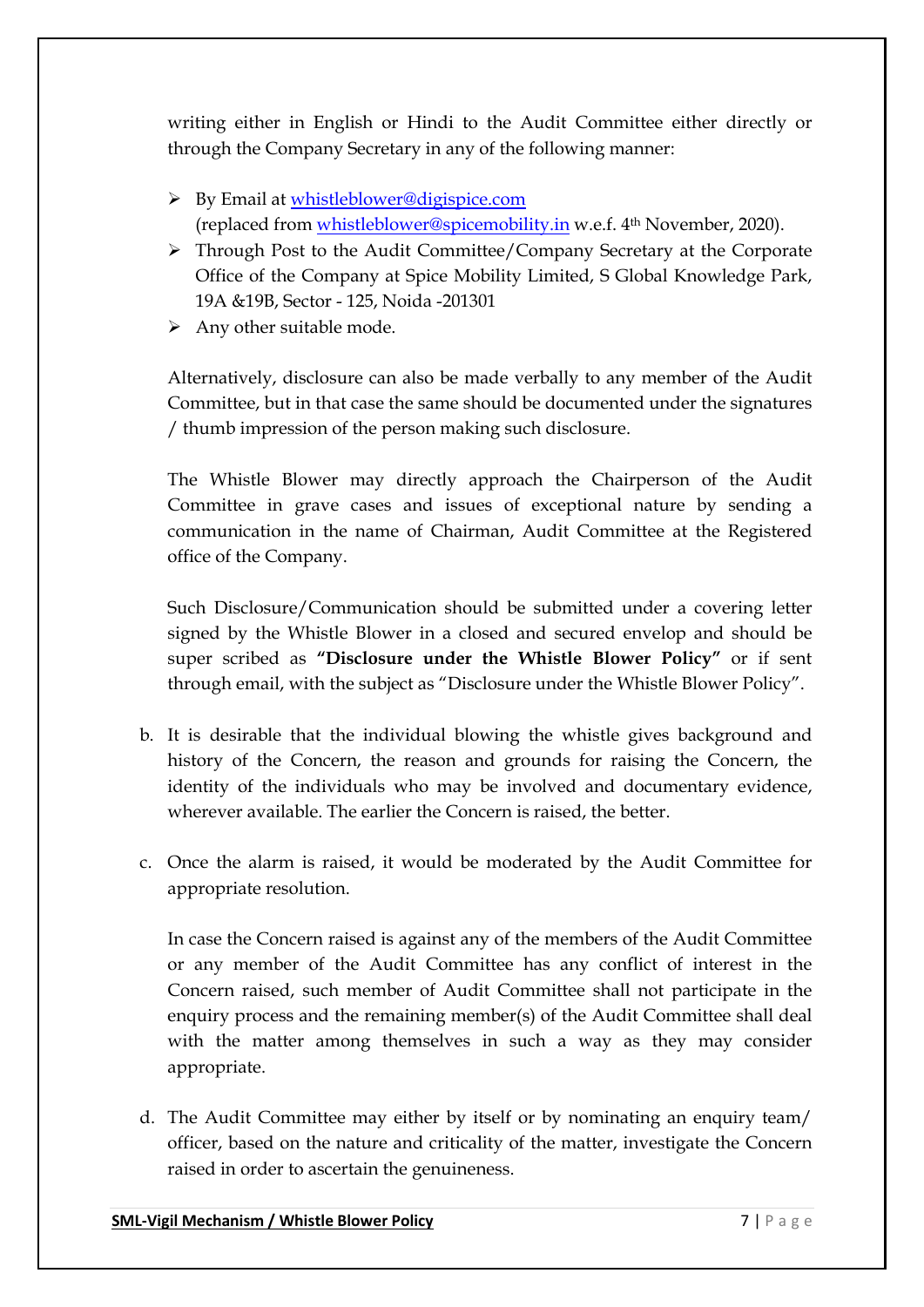The Audit Committee or enquiry team/officer, as the case may be, shall have right to call for any information/document and examination of any employee of the Company or other person(s) as they may deem appropriate for the purpose of conducting investigation under this Policy.

- e. The enquiry team/officer, if any, shall conduct the enquiry and will present its recommendation to the Audit Committee along with the suggestive corrective action(s) within such time period as the Audit Committee may decide.
- f. The investigation shall normally be completed within 90 days from the day the Disclosure/Communication is received as per the Policy but, depending upon the facts of the Concern raised, can be extended by such period as the Audit Committee may deem fit.
- g. In conducting an investigation, precautions should be taken to safeguard against unfounded, inaccurate or unwarranted accusations.
- h. Subject to any legal constraints, the Audit Committee would send final outcome on the conclusion of the investigation and where applicable, action(s) taken to the whistleblower.
- i. Details of the complaint(s), if any, received under the Policy and their outcome shall be placed before the Board of Directors on quarterly basis.

# **9. Disciplinary measures**

- a. Based on its own enquiry or the recommendation from the enquiry team/ officer, as the case may be, and depending upon the seriousness of offence, the Audit Committee may take any of the following actions:
	- $\triangleright$  counseling and issue of a warning letter;
	- $\triangleright$  withholding of promotion / increments;
	- $\triangleright$  bar from participating in bonus review cycle;
	- $\triangleright$  imposition of fine:
	- $\triangleright$  termination;
	- $\blacktriangleright$  legal suit.

The above are only suggestive actions and the Audit Committee shall have the authority to take any final decision.

b. Disciplinary measures will depend on the circumstances of the violation. Consideration will be given to whether or not a violation is intentional, as well as